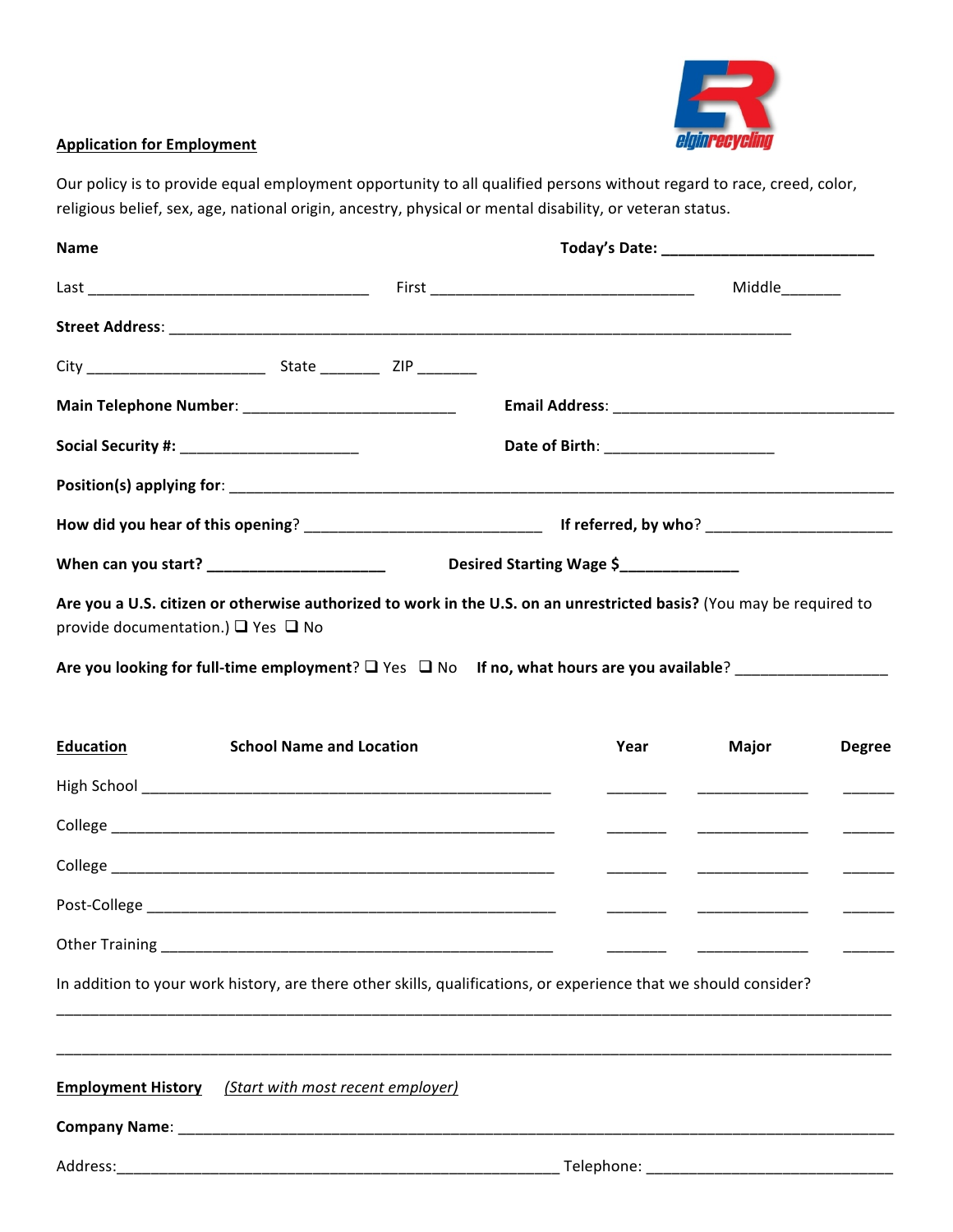| Date Started: ______________                                                                                                                                                                                                   |  |  |
|--------------------------------------------------------------------------------------------------------------------------------------------------------------------------------------------------------------------------------|--|--|
| Date Ended: ________________                                                                                                                                                                                                   |  |  |
|                                                                                                                                                                                                                                |  |  |
| May we contact? $\Box$ Yes $\Box$ No                                                                                                                                                                                           |  |  |
|                                                                                                                                                                                                                                |  |  |
|                                                                                                                                                                                                                                |  |  |
|                                                                                                                                                                                                                                |  |  |
|                                                                                                                                                                                                                                |  |  |
| Date Started: _______________                                                                                                                                                                                                  |  |  |
| Date Ended: ________________                                                                                                                                                                                                   |  |  |
|                                                                                                                                                                                                                                |  |  |
| May we contact? □ Yes □ No                                                                                                                                                                                                     |  |  |
|                                                                                                                                                                                                                                |  |  |
|                                                                                                                                                                                                                                |  |  |
|                                                                                                                                                                                                                                |  |  |
|                                                                                                                                                                                                                                |  |  |
| Date Started: ______________                                                                                                                                                                                                   |  |  |
| Date Ended: ________________                                                                                                                                                                                                   |  |  |
|                                                                                                                                                                                                                                |  |  |
| May we contact? $\Box$ Yes $\Box$ No                                                                                                                                                                                           |  |  |
|                                                                                                                                                                                                                                |  |  |
|                                                                                                                                                                                                                                |  |  |
| Reason for leaving: The contract of the contract of the contract of the contract of the contract of the contract of the contract of the contract of the contract of the contract of the contract of the contract of the contra |  |  |